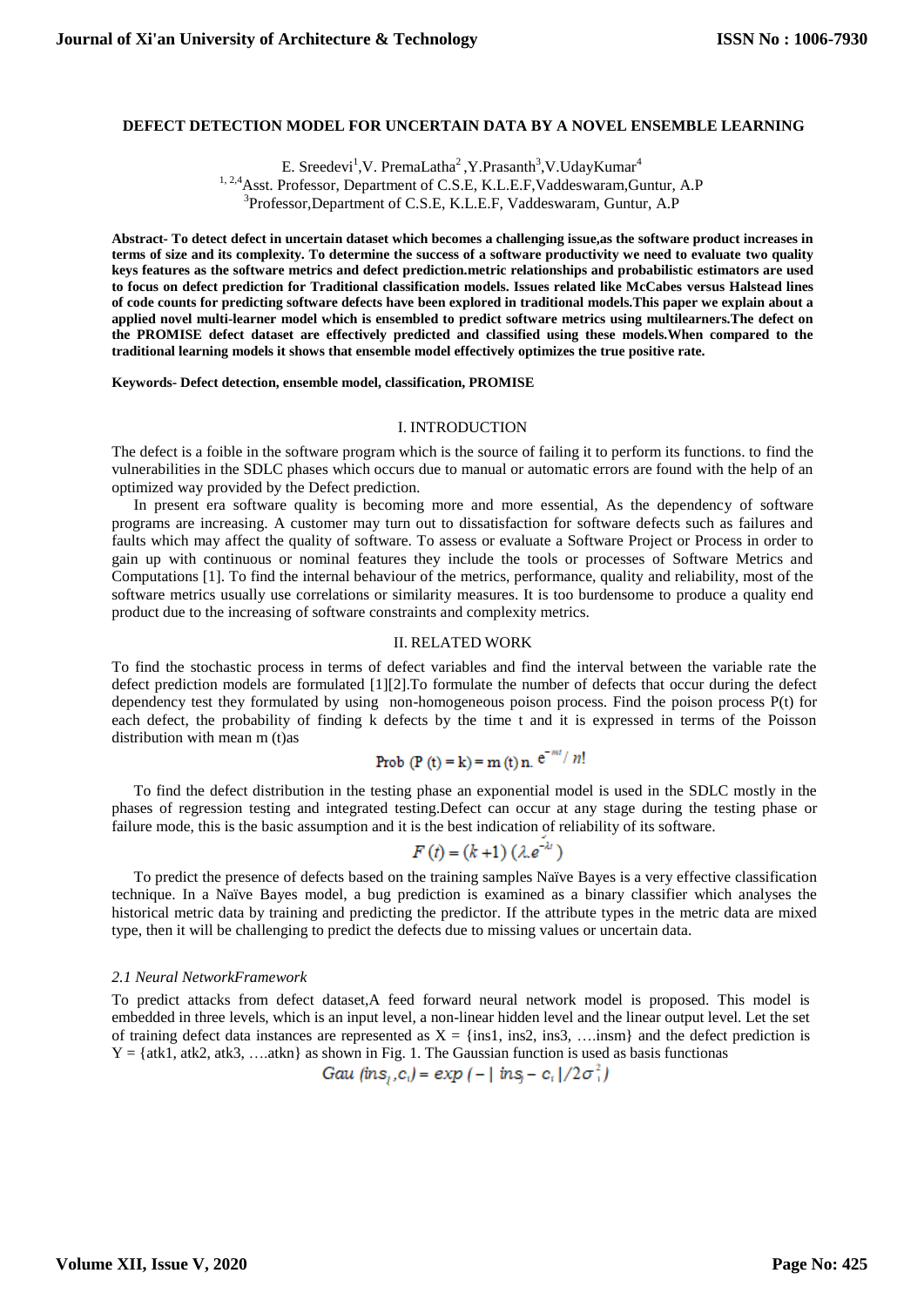

Figure 1.Nonlinear Neural Network Structure

# *2.2 Metric SelectionMeasures*

A well-known measure in information theory, i.e. entropy is used to find the impurity of the random samples in order to haft the uncertain data effectively using the information gain correctly[7]. Entropy assesses the impurity level in a group of samples. The evaluation of information gain and gain ratio can be derived as follows: *n*

$$
Entropy = \sum_{i=0}^{v} -p_i \log (p_i)
$$

The Trained instance is partitioned accordingly to measure metrics in order to determine the effectiveness of split metric in decision tree construction that uses to gain information[7][5]. The gain measure of an attribute A, relative to a collection of instances I, is definedas,

Gain (I, A) = Entropy (I) 
$$
-\sum_{i \in \text{Vahert}(i)} \frac{|I_v|}{|I|} \frac{Entropy (I)}{v}
$$

Set of all distinct values for an metric are indicated by value (A) , and Iv is the subset of I for which the metric a has instance value v. The gain ratio of a metric A is given as:

$$
GainRatio = \frac{Gain(I, A)}{SplitInfo(I, A)}
$$

Pruning method is used to increase the metric relationships efficiency in order to overcome the uncertain problem, especially in noisy or uncertain data.Few of the stopping conditions used in the literature are:

- Horizon the class homogeneity
- Horizon the minimum number of instances for a non- terminal node. Ex: Range [2,230] instances
- Horizon a maximum tree depth. Ex: Range: [2,9] levels
- Horizon the predictive accuracy threshold within a node. Range: {75%, 89%}.

Decision tree models that are ensembled namely CART,C4.5, Bayesian tree and random forest for defect analysis are developed classification models using Naïve Bayes [8].Defect prediction with large number of attributes set are concluded that to handle uncertainty there exists no single traditional model.

For discovering the defected features of the software product, a machine learning or statistical approach can be used to perform for the software defect prediction. DecisionTree, RandomForest, Naïve Bayesian , SVM with logistic regression etc of software defect detection are using a large number of statistical models and machine learning which we can use the in many of our recent studies where SVM that includes Chi-square ,RBF and log polynomial functions using non-linear kernel[9][10].

### III. SELECTION BASED ENSEMBLE MODEL FEATURE

To address the problem of class imbalance and software defect prediction is proposed classifiers which is an ensembled in this paper. Feature selection and probability estimation functions are the basic features of this model. a group of trained classifiers are generated which is the process of learning models in Ensemble learning.

High true positive rate and eliminates data imbalance issue are used to predict that are used in learning modelmultiple learners are trained which are Ensemble learning to solve the unbalanced problem. Homogeneous and heterogeneous approaches are the two types of Ensemble learners that are classified algorithm differently developed by each base learner model. The multi-learning ensemble model basic framework is shown in Fig 2.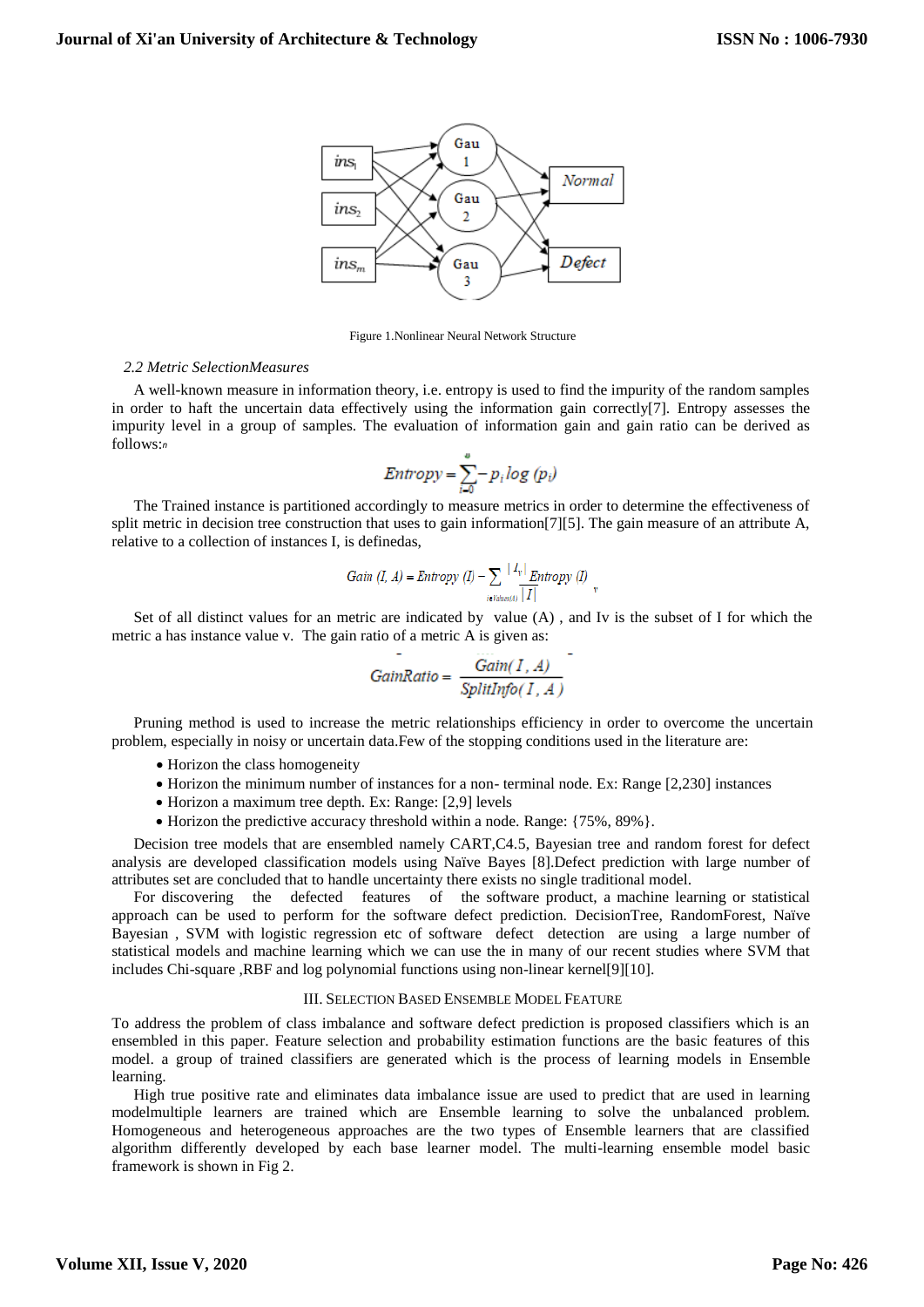

Figure 2.Ensemble Model

Model learning and Model applying are the two phases of basic framework. Ensemble E including base classifiers is generated in the learning part. Entire training data is divided into subsets and then to generate one base classifier to each of them in the process of ensemble. The class defect predicators of the base classifiers is integrated using H in the applying phase to form the final classifier of the ensemble model An Ensemble is turns out to be more efficient than anyofthe base classifiers for defect prediction.

$$
H^* = F(h1, h2..hs)
$$
  
Or  

$$
\sum_{i=1}^{N} w_i h_i(x_{ij})
$$

Where  $w_i$  is the weight of the selected classifier  $h_i$ 

## *3.1 Selection Feature Function*

With respect to the defect class distribution, Chi-square statistic is computed that can evaluate the defect for Chisquare based defect's selection. To find the difference between the observed defect distribution to the actual defect distribution a non- parametric statistical approach used. To improve the software defect detection Many feature selection algorithms have been ushered such as Decision induction tree, correlation-based classifier, Bayesian probabilistic method and ensemble decisiontree.

# *Ensemble Based Defect Detection Model Algorithm:*

Input: Defect datasets as D List; Output: Classified defect results; Procedure: // Ensemble Selection For each metric set Data[i] in Dlist Do For each attribute Aj in Data[i] Do For each instance I(Aj) in Aj do If(Typeof(I(Aj))==Numerical&&Aj==Null) then I(Aj)= (Max(D1(Aj),D2(Aj))/(m - S.D(D1, D 2)); End if If(Typeof(I(A<sub>i</sub>)==Nominal &&A<sub>i</sub>=Null) then Find conditional posterior probability estimation as P1 (vi  $) = log(Prob(vi / Cm)) + log(Prob(Cm))$ P2 (vj) =  $log(Prob(vj / Cm)) + log(Prob(Cm))$ 

 $P_1(V_i)$  is associated with classifier-1 and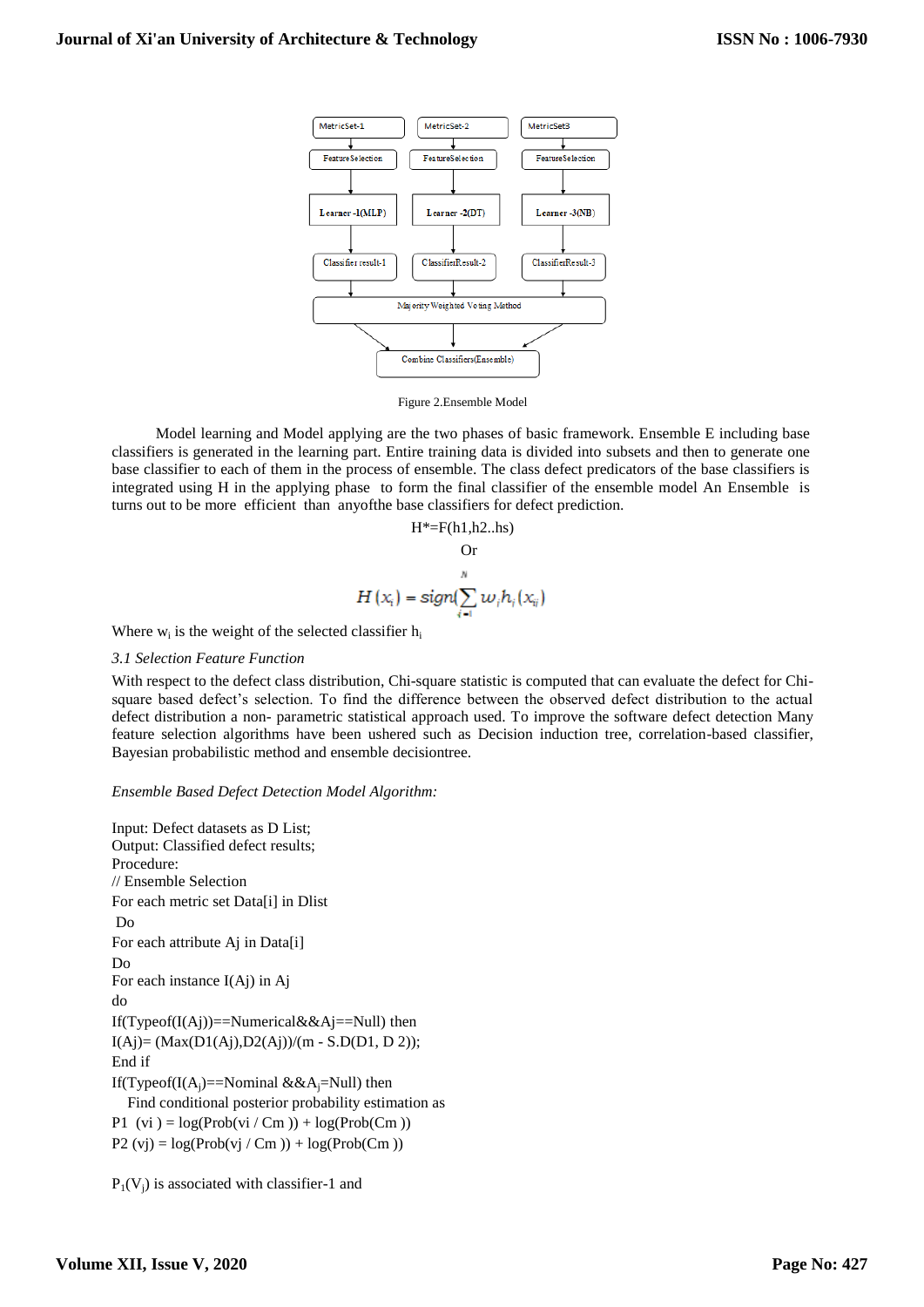$P_2(V_i)$  is associated with classifier-2. A  $j = maxprob({P1 (Vi)}{P2 (V j)});$ 

Value = 
$$
(Chi - Square)\chi^2
$$
  
= 
$$
\sum_{k=1}^{n} (Obser_k - Expect_k)^2 / Expect_k
$$

if(maxprob  $\in$  P<sub>1</sub>(v<sub>i</sub>) && Value > threshold) then  $I(A_i)=V_i$ else  $I(A_i)=V_i$ End if Done Done

//Ensemble Applying **Input:** Ranked Features Data as FData; **Output:** Model Learning and Defect Detection **Procedure:** Read defect data feature set as FData For each Feature FData[i] in FData Do For each instance  $I(A_i)$  in  $A_i$  do Do Divide the data instances of  $FA(D_i)$  into 'k' independent sets. Select classifier

 $C_{i/i=1...m}$ While i<k Do if(C<sub>i</sub>is MLP) Then

$$
I_j = \sum_i w_{ij} O_i + \theta_j
$$

Likelihood

else if( $C_i$  is NB) then

Posterio

Class Prior Probability

$$
P(c \mid x) = \frac{P(x \mid c) P(c)}{P(x)}
$$
\n<sup>1</sup>

 $P(c|X) = P(x_1|c) \times P(x_2|c) \times \cdots \times P(x_n|c) \times P(c)$ 

else if( $C_i$  is Decision tree) end if end while Calculate misclassified error rate and statistical true positive rate Done Done

Defect datasets are taken as input in the above algorithm to fill the missing values in the continuous and nominal attributes. Extract phase based decision patterns for decision making an ensemble classifier is used to Filtered phase datasets are that are processed .Training samples are based on existence of defects to predict the classification technique which is very effective in Naïve bayes. Abinary classifier is considered as bug prediction in naïve Bayesmodel by analyzing historical metric data

That is trained and predicted in this model. It is challenging to predict the defects due to missing values or uncertain data if there are attributes of metric data that are mixed type. Decision tree pruning: Pruning is needed to eliminate over fitting tree in the decision tree. pre-pruning and post-pruning are the two main strategies. when constructed the decision tree, Pre- pruning tree is adding a stop criterion α. When the impurity level caused by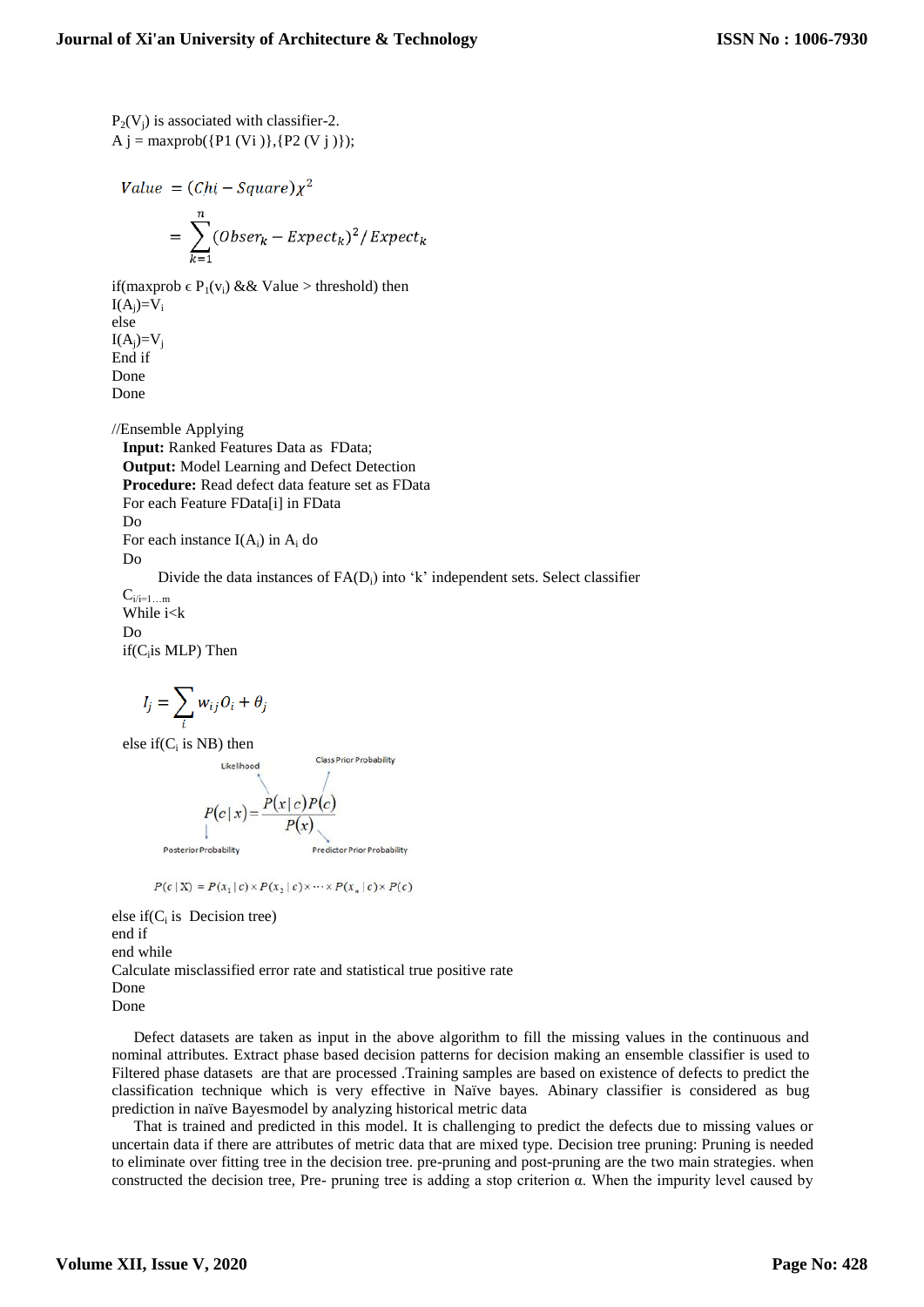the separation by one node decreases less than  $\alpha$ , we can see this node as a leaf node, and stop the construction of the tree. It is very important on how to choose the value of  $\alpha$ , attributes when the precise will be not so high, if  $\alpha$  is too large, this will cause the stop of splitting and the constructed decision tree has no big difference from the originalone if  $\alpha$  is too small.

### IV. EXPERIMENTAL RESULTS ANDDISCUSSIONS

# *4.1 Datasets*

The software metrics for this case study were gathered from the NASA (PROMISE) metrics data program repository. PROSIME repository consists of eight defect datasets which includes at least 45 software metrics, including 25 product metrics ,15 process metrics and 5 execution metrics. We investigated four different ensembles of feature selection techniques with different ranking functions such as IG,MI,and Chi-square in our experiment

### *4.2 Execution Result*

| Randomized Rules: 339<br>Time taken to run Proposed Model: 0.31 seconds<br>$==$ Accuracy By Class $==$ |               |   |  |  |  |  |  |  |  |
|--------------------------------------------------------------------------------------------------------|---------------|---|--|--|--|--|--|--|--|
| <b>TP</b> Rate                                                                                         | FPRate Class  |   |  |  |  |  |  |  |  |
| 0.971                                                                                                  | 0.086         | Y |  |  |  |  |  |  |  |
| 0.98                                                                                                   | 0.585         | N |  |  |  |  |  |  |  |
|                                                                                                        |               |   |  |  |  |  |  |  |  |
| Accuracy                                                                                               | 0.9753 0.3355 |   |  |  |  |  |  |  |  |

Table 1. Accuracy Comparison of Ensemble Model with other Classification Models

| Algorithm             | KC1    | CM1    | JM1    | MC2    | PC4    | WW1    | PC1    | PC <sub>3</sub> |
|-----------------------|--------|--------|--------|--------|--------|--------|--------|-----------------|
| <b>Ensemble Model</b> | 0.9700 | 0.9400 | 0.9600 | 0.9720 | 0.9680 | 0.9650 | 0.9710 | 0.9680          |
| <b>SVM</b>            | 0.9200 | 0.9190 | 0.9450 | 0.9670 | 0.9250 | 0.9310 | 0.9600 | 0.9500          |
| DT                    | 0.8700 | 0.8167 | 0.8960 | 0.9100 | 0.8780 | 0.9320 | 0.8560 | 0.8870          |
| <b>Naïve Baves</b>    | 0.9110 | 0.8970 | 0.8850 | 0.8545 | 0.8320 | 0.9420 | 0.9109 | 0.9100          |

Table 1, describes the traditional classification models in terms of true positive rate in the accuracy comparison n of the ensemble model. From the table it is noticed that the ensemble model has high accuracy rate compared to traditional models. Figure 3, describes the accuracy comparison of the ensemble model with the traditional classification models in terms of true positive rate. From the table it shows that the ensemble model has high accuracy rate compared to traditionalmodels.



Figure 3. Accuracy Comparison Of Ensemble Model With Other Classification Models